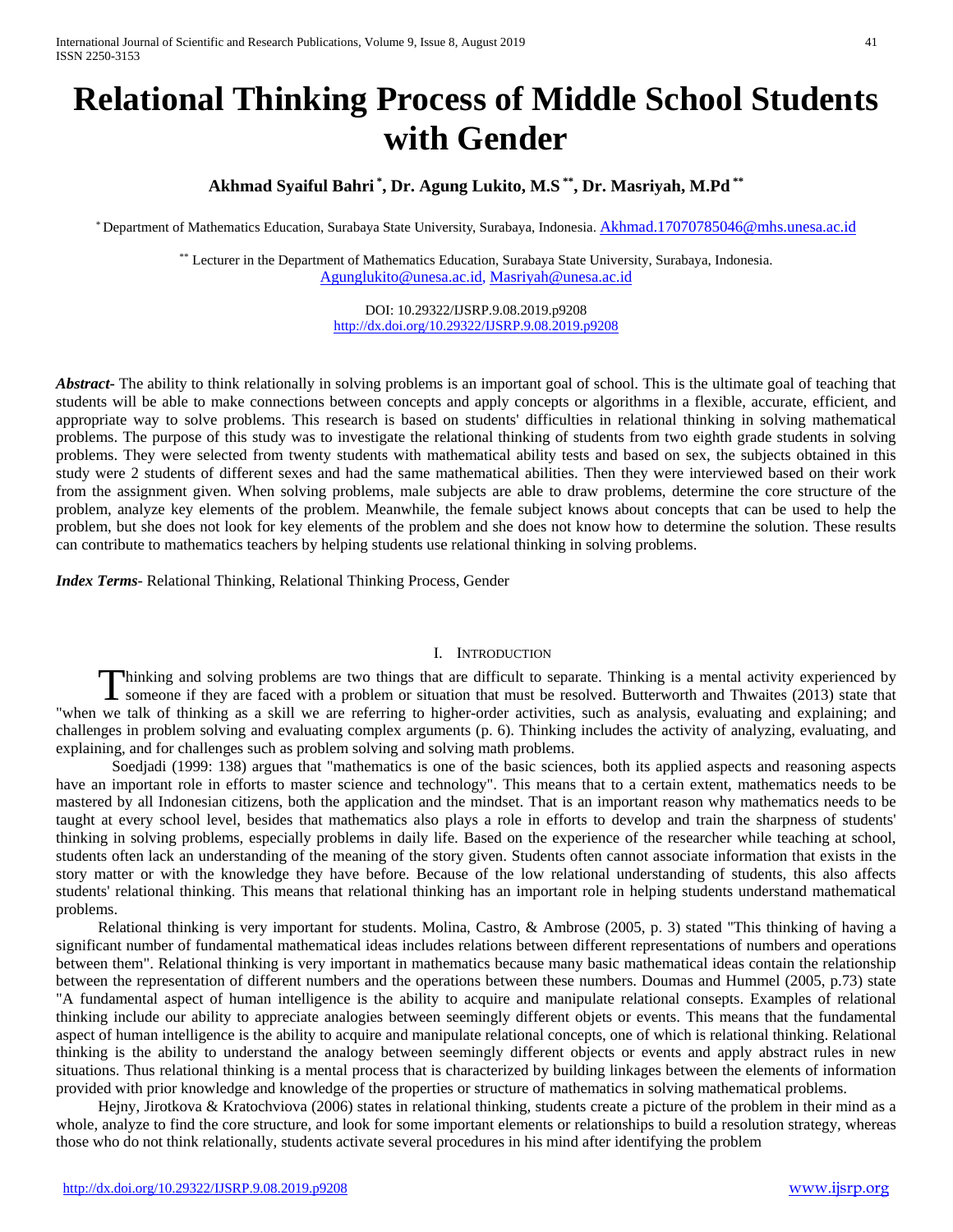In solving mathematical problems between male and female junior high school students is different. This is because the mindset between male and female students is not the same. This is consistent with what Branata said (in Asmaningtias, 2008, p. 3) which says that women are generally better in memory and men are good at logical thinking. In addition, it is seen that the mathematical abilities between male and female students are also different. As said Macooby and Jacklin (in Soenarjadi, 2011, p. 5) between men and women have the same mathematical abilities during elementary school (SD) until the beginning of adolescence. Starting at around the age of 12-13 years male mathematical skills increase faster than women. Krutetski (in Nafi'an, 2011, p. 574) also explained that differences in male reasoning abilities were superior to women and men had better mathematical and mechanical abilities than women. This difference is not evident at the primary school level but becomes more apparent at a higher level.

## II. METHOD

## **Subjects**

To determine the subject of the study, one class was given a test of mathematical ability to see the abilities of students who were equal, and grouped by sex. the next step is chosen by 2 students who have equivalent and different-sex math skills.

### **Instruments**

The main instruments in this study are the researchers themselves and supporting instruments which include audiovisual recorders, mathematical ability tests, mathematical problem-solving assignments and interview guides.

1. Test of mathematical abilities

This test was built by adopting National Final Examination items for elementary schools in Indonesia. Multiple choice forms have been changed to a description of the problem in accordance with the 2013 curriculum content standards for eighth-grade students. The test consists of 5 questions. The prepared examination sheet has been validated by elementary school math teachers (who have received certification) and 2 mathematics education lecturers. Based on the results of the validation, the test sheet is ready for use.

2. Test problem solving

test questions made by the researchers themselves. The tests produced were then validated by certified mathematics teachers from elementary schools and 2 mathematics education lecturers. Validation is in terms of content and use of language. Based on the results of the validation, the test sheet is ready for use. the following problem-solving test questions.

Follow the following cube arrangement!



The number of cube arrangements in k1, k2, k3, and so on increases with the arrangement pattern as in the picture above. a. Specify many cube arrangements in the next pattern (k4)

b. Specify many cube arrangements in k10.

c. If the arrangement is painted, how many cubes are painted on two sides? (k4 & k10)

3. Interview Guide

An interview guide was developed to help uncover the subject's relational thinking process when they face mathematical problems.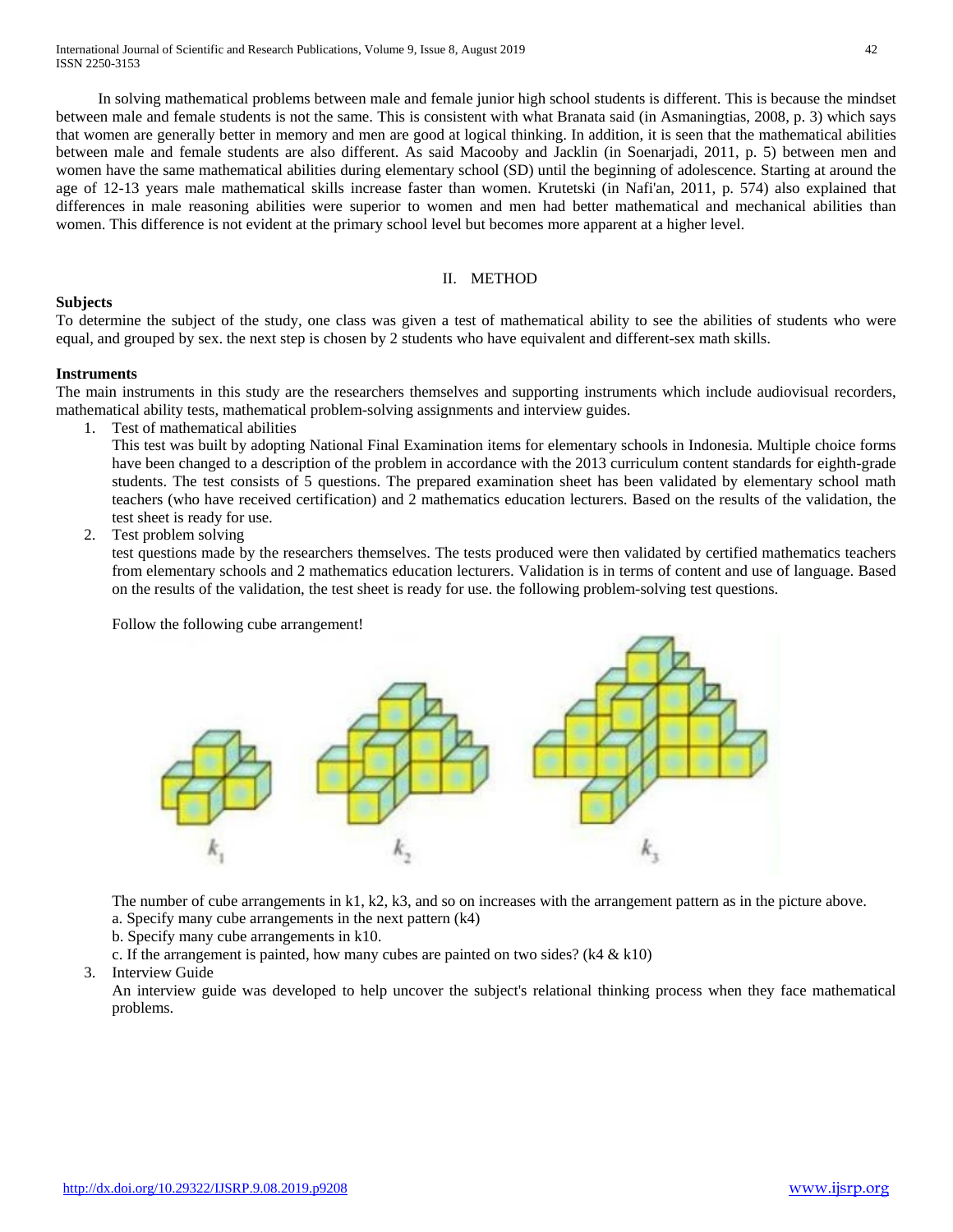## III. RESULT

## **Relational Thinking Process Students Male**

hama: Febrian perdan<br>ason: Smpn 12 surabosh<br>ksl: 8  $d$ ,  $s + (9xq) + (3xq) + (2xq) + (1xq)$ b.<br>
11+(10x9)+(5x9)+(8x9)+(7x9)+(6x9)+(5x9)+(9x9)+(3x9)+(2x9)+(1+9)<br>
k10=62  $K10 = 62$ caronja angko yongdikoliq dikurangi sotu

Figure 1. Test Results Of Male Subjects In Solving Mathematical

Based on test results and interview results, in the aspect of making a picture of the problem, the male subject identified the information in the problem. He ignores information that is considered as a supplement because the information has no connection with other information so it is not used in solving problems.

Then, the male subject connects information with the knowledge that is owned and related to the problem given. He connects previously possessed knowledge in interpreting the problems he receives. Furthermore, from the relationships obtained, he has a picture of the problem.

Furthermore, the male subject determines the core structure of the problem. The male subject find the relationship between different parts of the problem and the knowledge they have to solve the problem.

In the aspect of looking for the key elements of the problem, the male subject found a relationship between information obtained with the same sign as with the division operation. In solving problems, male subjects find and use relationships in problems rather than just doing all calculations. This is consistent with what Molina & Ambrose (2006, p.1) says that "when students employ relational thinking, the sentence by focusing on the relativity of numbers in the equation instead of performing all the computations". the male subject made a connection in the problem, he did not apply known procedures to solve the problem.

In the aspect of developing a problem-solving strategy, the male subject makes the steps that lead to solving the problem shown by the male subject by looking for new/additional information first and using that information to solve the problem. the male subject estimates the method to be used for the problem-solving step. In the aspect of implementing the problem-solving strategy, the male subject answers the question with the strategy that has been made.

#### **Relational Thinking Process Students Female**

Mamers Unon Saraswallist<sup>1</sup><br>Kelass VIII D<br>Seloolahs SMPM 57 Surabayla (1) ALBURE 1/25<br>28<br>26<br>1/3=9-4=5<br>9x9 = 36

Figure 2. Test Results Of Female Subjects In Solving Mathematical